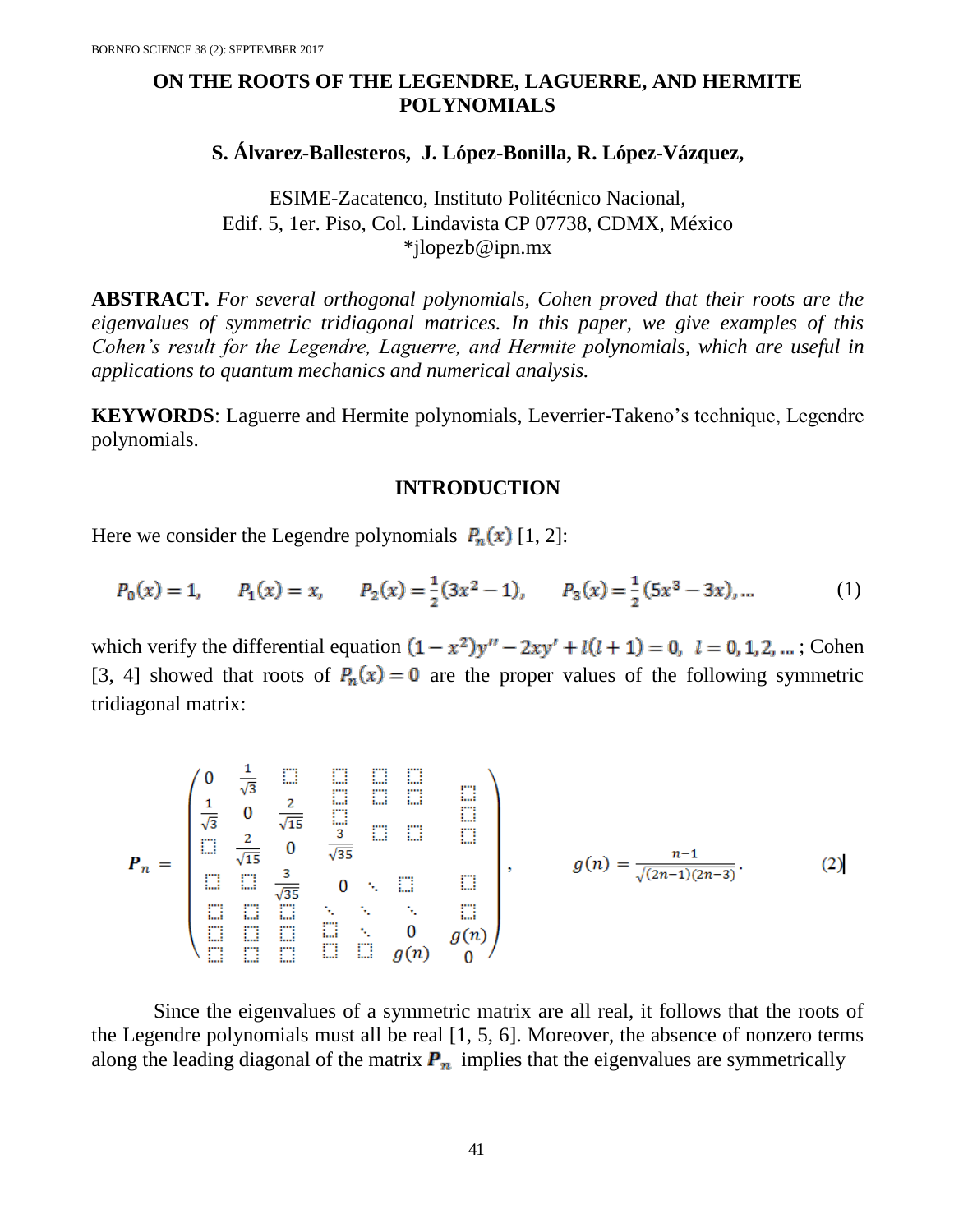distributed about the origin. Let's remember that the roots of  $P_n(x)$  are important in the Gaussian quadrature [1, 7].

Similarly, the roots of the Laguerre polynomials  $L_n(x)$  [8-10] as:

$$
L_0(x) = 1, \quad L_1(x) = 1 - x, \quad L_2(x) = \frac{1}{2}(x^2 - 4x + 2), \quad L_3(x) = \frac{1}{6}(-x^3 + 9x^2 - 18x + 6) \quad \dots
$$
\n(3)

which satisfy the differential equation  $xy'' + (1-x)y' + ny = 0$ ,  $n = 0, 1, 2, ...$ , are the eigenvalues of the symmetric matrix [3, 4]:

$$
L_n = \begin{pmatrix} 1 & 1 & \square & & \square & \square & \square & & \square \\ 1 & 3 & 2 & & \square & \square & & \square & \square \\ \square & 2 & 5 & & & \square & \square & & \square \\ \square & \square & \cdot & \cdot & \cdot & \cdot & \square & \square \\ \square & \square & \square & \cdot & \cdot & \cdot & \cdot & \square \\ \square & \square & \square & \square & n-2 & 2n-3 & n-1 \\ \square & \square & \square & \square & \square & n-1 & 2n-1 \end{pmatrix}, \qquad (4)
$$

Hence, all solutions of  $L_n(x) = 0$  are real [11].

Besides, the Hermite polynomials  $H_n(x)$  [12, 13] which are:

$$
H_0(x) = 1, \qquad H_1(x) = 2x, \qquad H_2(x) = 4x^2 - 2, \qquad H_3(x) = 8x^3 - 12x,\tag{5}
$$

obey the differential equation  $y'' - 2xy' + 2ny = 0$ ,  $n = 0, 1, 2, ...$ , have real roots [14-16] corresponding to the proper values of [17]:

$$
H_{n} = \begin{pmatrix} 0 & \sqrt{\frac{1}{2}} & \Box & \Box & \Box & \Box \\ \sqrt{\frac{1}{2}} & 0 & \sqrt{\frac{2}{2}} & \Box & \Box & \Box \\ \Box & \sqrt{\frac{2}{2}} & 0 & \sqrt{\frac{3}{2}} & \Box & \Box & \Box \\ \Box & \Box & \ddots & \ddots & \ddots & \Box & \Box \\ \Box & \Box & \Box & \Box & \Box & \Box & \Box \end{pmatrix}, \qquad (6)
$$

which are symmetrically distributed about the origin.

In Sec. 2 we employ the Leverrier-Takeno's technique [18] to realize applications of (2, 4, 6).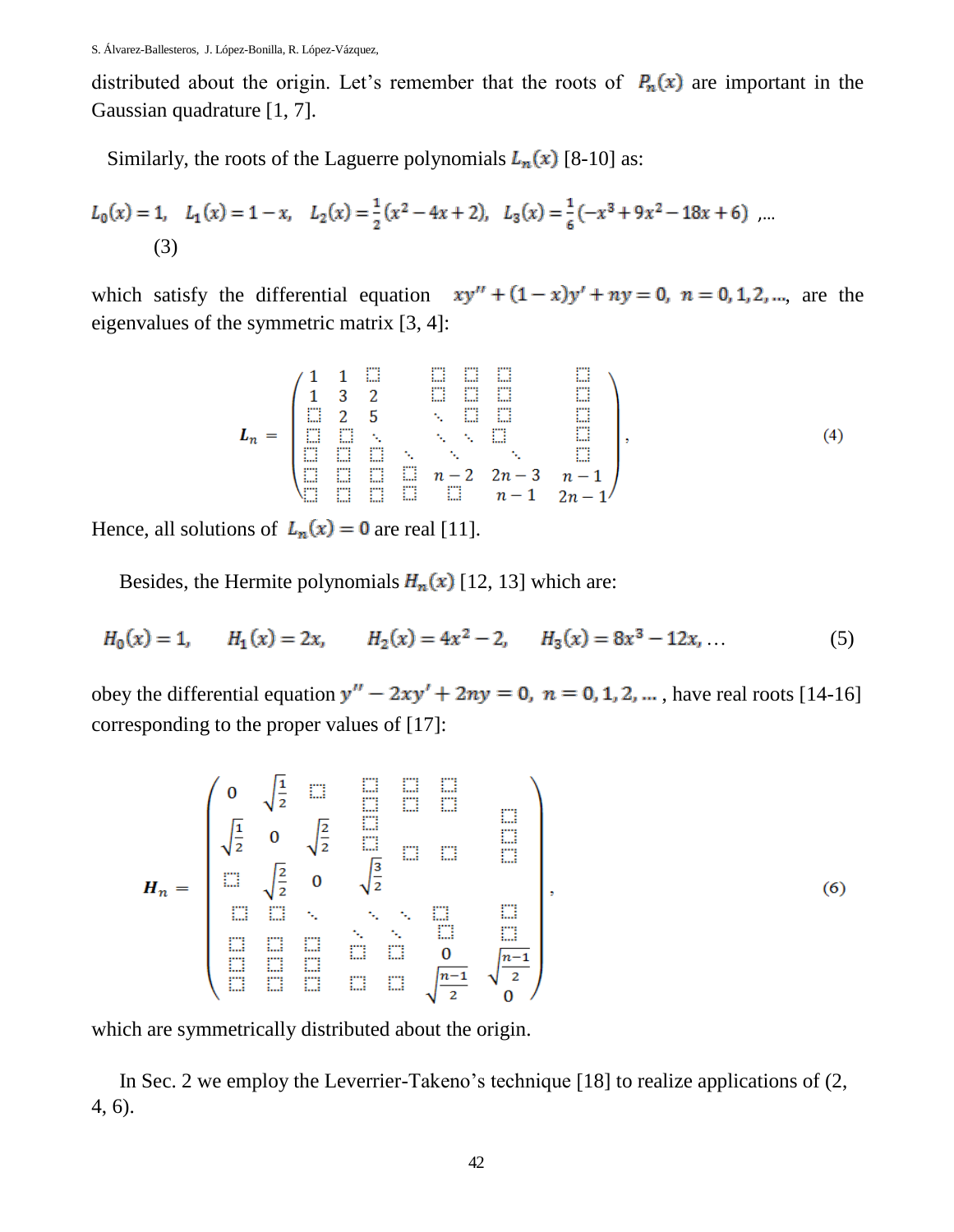### **SOME APPLICATIONS OF THE COHEN'S RESULTS**

The characteristic equation of a matrix  $A_{n \times n}$ :

$$
\lambda^{n} + a_{1} \lambda^{n-1} + a_{2} \lambda^{n-2} + \cdots + a_{n} = 0, \qquad (7)
$$

can be constructed via the Leverrier-Takeno's procedure:

$$
a_1 = -s_1, \qquad a_2 = \frac{1}{2}[(s_1)^2 - s_2], \qquad a_3 = \frac{1}{6}[-(s_1)^3 + 3s_1 s_2 - 2s_3], \dots \tag{8}
$$

where  $s_r$  is the trace of  $A^r$ . Then we consider (2):

$$
\boldsymbol{P}_2 = \begin{pmatrix} 0 & \frac{1}{\sqrt{3}} \\ \frac{1}{\sqrt{3}} & 0 \end{pmatrix}, \qquad \boldsymbol{P}_2^2 = \begin{pmatrix} \frac{1}{3} & 0 \\ 0 & \frac{1}{3} \end{pmatrix}, \qquad \boldsymbol{s}_1 = \boldsymbol{a}_1 = 0, \quad \boldsymbol{s}_2 = \frac{2}{3}, \quad \boldsymbol{a}_2 = -\frac{1}{3},
$$

thus (7) implies the equation  $3\lambda^2 - 1 = 0$  in agreement with  $P_2(x) = 0$ . Similarly:

$$
\boldsymbol{P}_3 = \begin{pmatrix} 0 & \frac{1}{\sqrt{3}} & 0 \\ \frac{1}{\sqrt{3}} & 0 & \frac{2}{\sqrt{15}} \\ 0 & \frac{2}{\sqrt{15}} & 0 \end{pmatrix}, \qquad \boldsymbol{P}_3^2 = \begin{pmatrix} \frac{1}{3} & 0 & \frac{2}{3\sqrt{5}} \\ 0 & \frac{3}{5} & 0 \\ \frac{2}{3\sqrt{5}} & 0 & \frac{4}{15} \end{pmatrix}, \qquad \boldsymbol{P}_3^3 = \begin{pmatrix} 0 & \frac{\sqrt{3}}{5} & 0 \\ \frac{\sqrt{3}}{5} & 0 & \frac{6}{5\sqrt{15}} \\ 0 & \frac{6}{5\sqrt{5}} & 0 \end{pmatrix},
$$

Hence,  $s_1 = a_1 = 0$ ,  $s_2 = \frac{6}{5}$ ,  $a_2 = -\frac{3}{5}$ ,  $s_3 = a_3 = 0$ , and from (7) we obtain  $5\lambda^3 - 3\lambda = 0$  in harmony with  $P_3(x) = 0$ . Let's remember that the roots of Legendre polynomials are important in the Gaussian quadrature [7], in the study of electromagnetic radiation and the angular function for the hydrogen atom.

Besides, from (4):

$$
L_2 = \begin{pmatrix} 1 & 1 \\ 1 & 3 \end{pmatrix}, \qquad L_2^2 = \begin{pmatrix} 2 & 4 \\ 4 & 10 \end{pmatrix}, \qquad s_1 = 4, \quad s_2 = 12, \quad a_1 = -4, \quad a_2 = 2,
$$

then (7) gives  $\lambda^2 - 4\lambda + 2 = 0$ , equivalent to  $L_2(x) = 0$ ; and:

$$
L_3 = \begin{pmatrix} 1 & 1 & 0 \\ 1 & 3 & 2 \\ 0 & 2 & 5 \end{pmatrix}, \qquad L_3^2 = \begin{pmatrix} 2 & 4 & 2 \\ 4 & 14 & 16 \\ 2 & 6 & 29 \end{pmatrix}, \qquad L_3^3 = \begin{pmatrix} 6 & 18 & 18 \\ 18 & 78 & 108 \\ 18 & 108 & 177 \end{pmatrix},
$$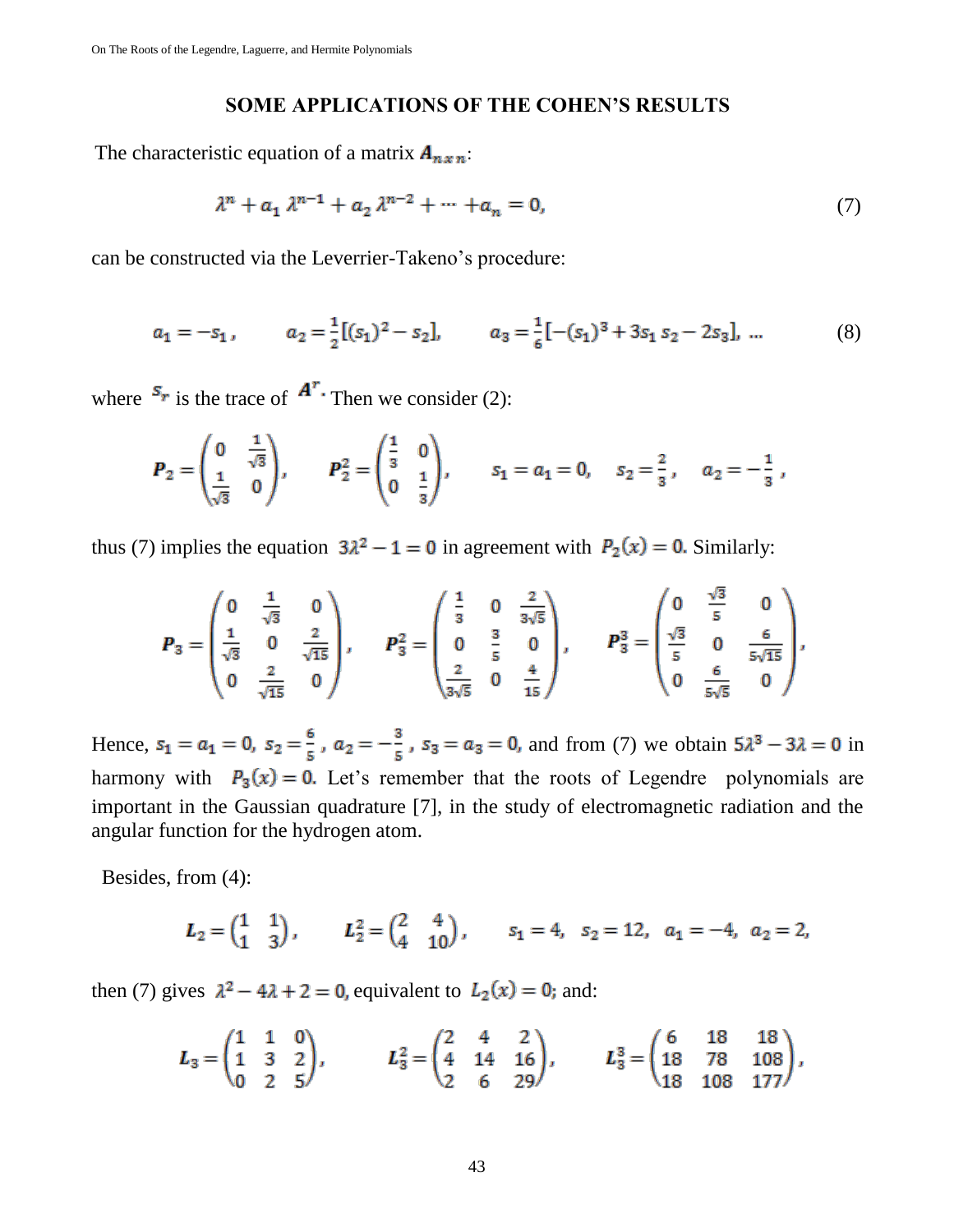therefore  $s_1 = 9$ ,  $s_2 = 45$ ,  $s_3 = 261$ ,  $a_1 = -9$ ,  $a_2 = 18$ ,  $a_3 = -6$ , and from (7) we deduce that  $\lambda^3 - 9\lambda^2 + 18\lambda - 6 = 0$  in according with (3). The Laguerre polynomials participate in the radial function of hydrogen-like atoms [19] and diatomic molecules [20].

For the Hermite polynomials, we have:

$$
H_2 = \begin{pmatrix} 0 & \sqrt{\frac{1}{2}} \\ \sqrt{\frac{1}{2}} & 0 \end{pmatrix}, \qquad H_2^2 = \begin{pmatrix} \frac{1}{2} & 0 \\ 0 & \frac{1}{2} \end{pmatrix}, \qquad s_1 = a_1 = 0, \ \ s_2 = 1, \ \ a_2 = -\frac{1}{2},
$$

implying the characteristic equation  $2\lambda^2 - 1 = 0$ , equivalent to  $H_2(x) = 0$ ; and:

$$
H_3 = \begin{pmatrix} 0 & \sqrt{\frac{1}{2}} & 0 \\ \sqrt{\frac{1}{2}} & 0 & 1 \\ 0 & 1 & 0 \end{pmatrix}, \qquad H_3^2 = \begin{pmatrix} \frac{1}{2} & 0 & \sqrt{\frac{1}{2}} \\ 0 & \frac{3}{2} & 0 \\ \sqrt{\frac{1}{2}} & 0 & 1 \end{pmatrix}, \qquad H_3^3 = \begin{pmatrix} 0 & \frac{3}{2} \sqrt{\frac{1}{2}} & 0 \\ \frac{3}{2} \sqrt{\frac{1}{2}} & 0 & \frac{3}{2} \\ 0 & \frac{3}{2} & 0 \end{pmatrix},
$$

 $s_1 = a_1 = 0$ ,  $s_2 = 3$ ,  $a_2 = -\frac{3}{2}$ ,  $s_3 = a_3 = 0$ , thus (7) gives the expression  $2\lambda^3 - 3\lambda = 0$  which is compatible with  $H_3(x) = 0$ . The Hermite polynomials are fundamental in the analysis of the harmonic oscillator in quantum physics.

Thus we have that the Leverrier-Takeno's process [18] allows to see that the eigenvalues of the matrices  $(2, 4, 6)$  are the roots of the Legendre, Laguerre [21, 22], and Hermite polynomials, respectively. Let's remember that the QR algorithm [23-26] is an efficient method to determine the proper values of a matrix.

#### **REFERENCES**

- A. Bucur, B. E. Carvajal-Gámez, J. López-Bonilla, *Laguerre polynomials: Their Laplace transform via equidistant interpolation,* J. Sci. Res. **53** (2009) 257-258.
- A. M. Cohen, *An algebraic approach to certain differential eigenvalue problems,* Linear Algebra and its Appls. **240** (1996) 183-198.
- A. M. Cohen, *Numerical methods for Laplace inversion,* Springer, New York (2007).
- C. Lanczos, *Applied analysis,* Dover, New York (1988).
- D. S. Watkins, *The QR algorithm revisited,* SIAM Rev. **50** (2008) 133-145.
- E. R. Smith, *Zeroes of the hermitean polynomials,* Am. Math. Monthly **43** (1936) 354-358.
- F. Pidduck, *Laguerre polynomials in quantum mechanics,* J. London Math. Soc. (1) **4** (1929) 163-166.